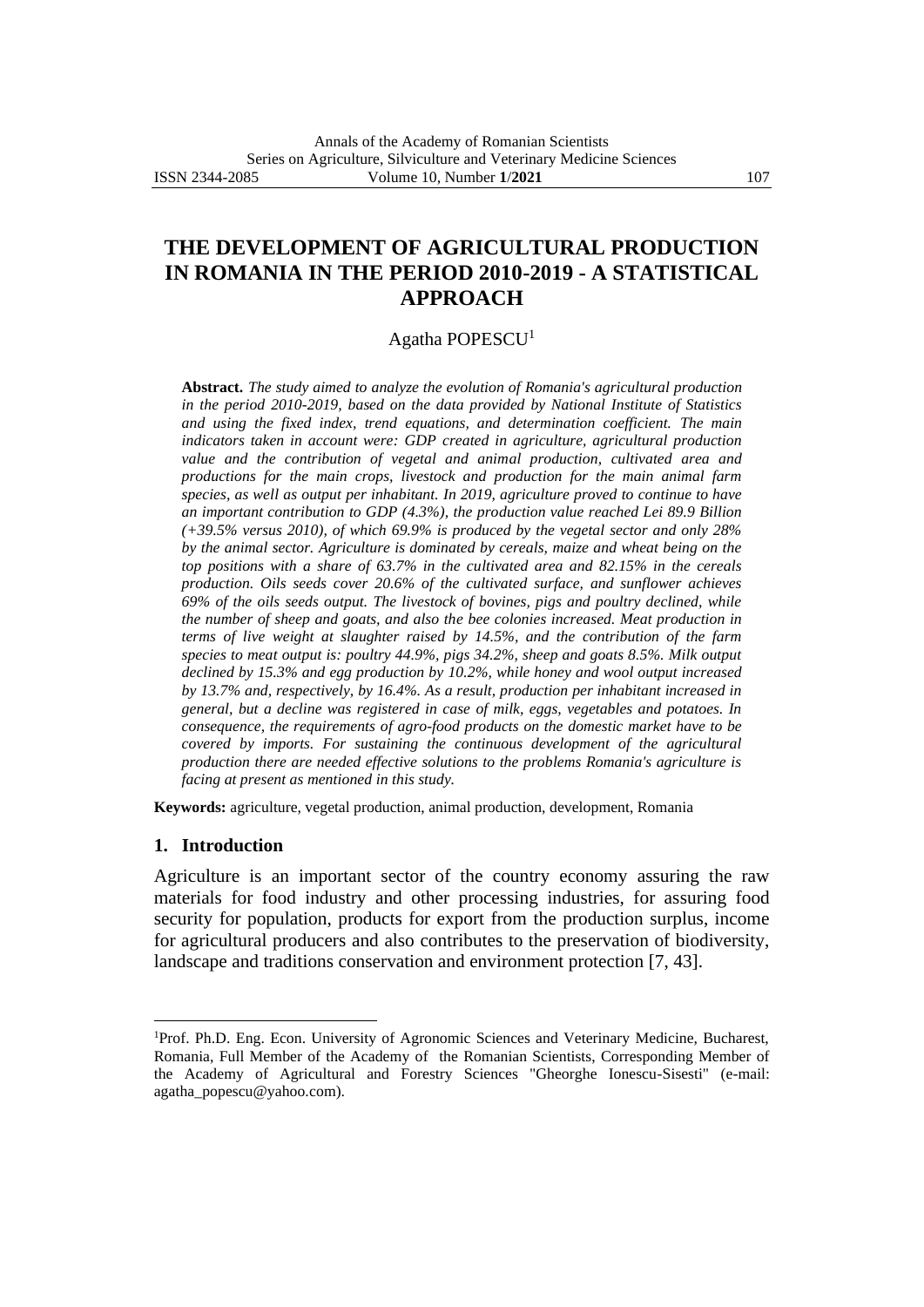The complexity of agriculture as being a branch of material production is given by the specificity of farm structure, technologies, production systems and processes run in the vegetal and animal sector and labor force, and the economic performance is determined by the manner in which the three production factors: agricultural land, fixed, working and financial capital and human capital are used in a balanced way under the impact of the climate factors and changes [4, 21, 49].

Romania has 3.42 million farms and agriculture is considered a family business as long as 99.9% are family farms. Of the total 12.5 million ha utilized agricultural land (UAA), 54.8% is worked by family farms and the remaining by commercial companies. Agriculture is dominated by small farms, the average farm size is 3.64 UAA, by 4.55 times smaller than the EU-28 average [6].

In terms of standard output (SO), the most complex indicator reflecting the economic efficiency in agriculture, Romania comes on the 8th position for Euro 3,537 SO per farm in the EU-28 after France, Italy, Germany, Spain, United Kingdom, Poland and Netherlands.

The performance in agriculture is given by the people dealing with agriculture regarding its number, age and gender structure, training level and managerial skills.

Romania is considered a rural country as long as 45.9% of the population lives in the rural areas and its main occupation is agriculture [48]. In 2019, in agriculture labor force accounted for 1,331 Agricultural Work Units (AWU), meaning by 8.8% less than in 2010. The declining trend is not specific only to Romania, it is a general feature in the EU countries, due to many factors such as: ageing and changes in age structure, and migration to urban areas. The seasonality of the activities and production in agriculture determines as a low number of employed persons in agriculture, part time jobs are specific to this economic sector. In 2020, a number of 154 AWU belonged to the employed people in agriculture, meaning by 26.7% less than in 2010. As a result, the share of employed people in total labor force in agriculture is only 11.5% [12, 20]. Also, labor productivity in agriculture is smaller than in other economic sectors taking into account the small sized farms which dominates Romanian agriculture [39, 40, 50].

In this context, the paper aimed to analyze the dynamics of the agricultural production in Romania during the last decade, more exactly in the interval 2010- 2019, using the empirical data provided by National Institute of Statistics. The main purpose was to identify the trend in the level of the main indicators characterizing agriculture development: GDP created in agriculture, agricultural production value and the contribution of vegetal and animal production, cultivated area and productions for the main crops, livestock and production for the main animal farm species, as well as production obtained per inhabitant.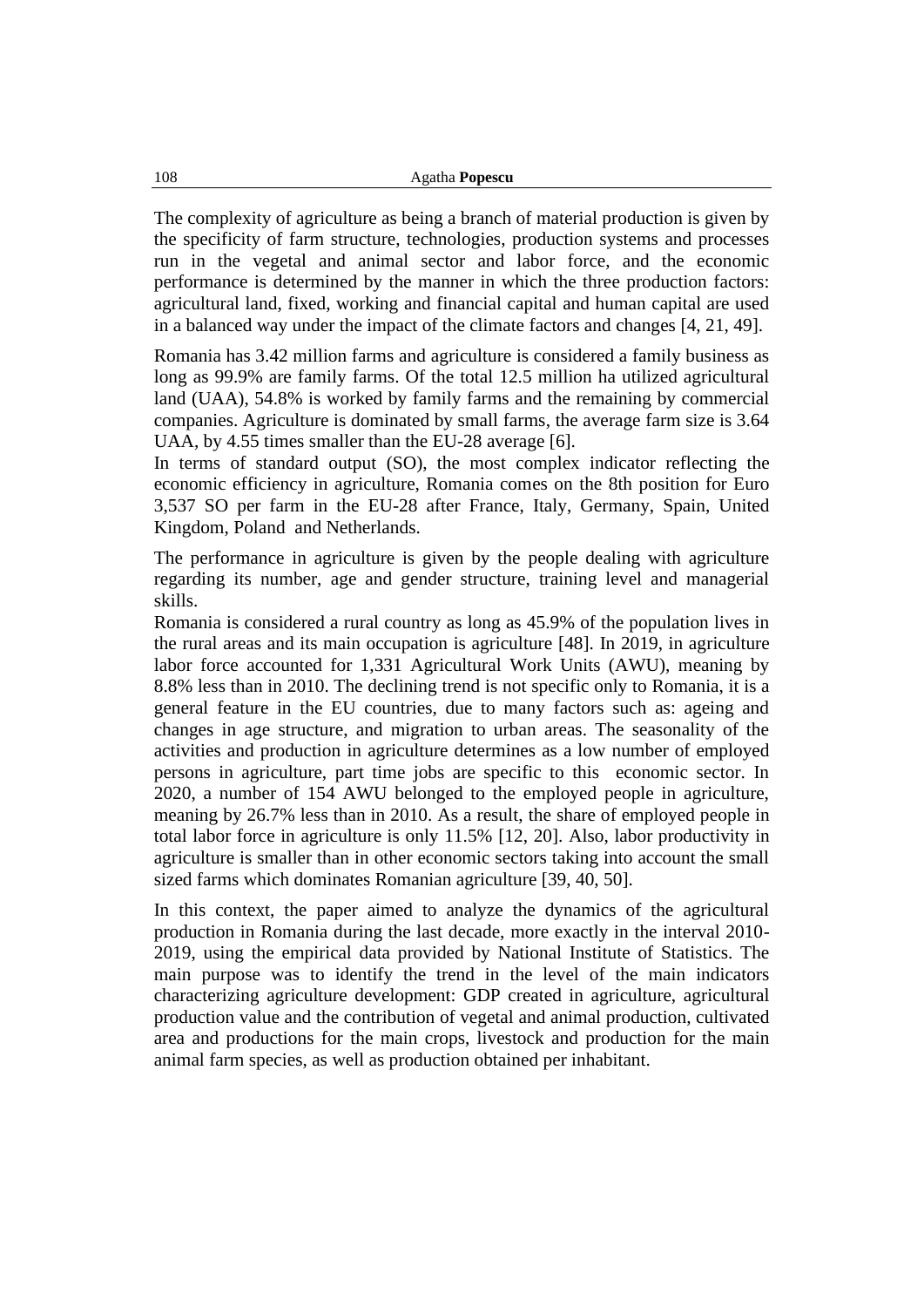# **2. Materials and Methods**

This research is based on the data provided by National Institute of Statistics for the main indicators characterizing agriculture in the last decade, more exactly, in the period 2010-2019.

The indicators analyzed in this study were: GDP obtained in agriculture, the share of GDP produced in agriculture in Romania's GDP, agricultural production value and the contribution of vegetal and animal sector to agriculture output, cultivated area and its structure by the main crops (cereals, oil seed plants, oleaginous plants, medicinal and aromatic plants), vegetal production for the main crops, livestock (bovines, swine, sheep and goats, poultry, bee colonies) and animal production (meat in terms of live weight at slaughter, milk, egg, honey, wool).

Also, at the end it was presented the production level per inhabitant.

From a methodological point of view, Fixed basis index,  $I_{FB\%} = (y_n/y_1) \times 100$  was used in order to show how much increased or declined the level of an analyzed indicator in the year 2019 compared to its level in 2010.

Regression equations of different types either linear or polynomial of the 2nd degree,  $Y = bx + a$ , and, respectively,  $Y = ax^2 + bx + c$  were used for explaining the trend line of the analyzed indicators over the time.

Also, the coefficient of determination,  $\mathbb{R}^2$ , was used for reflecting in which measure the variation of an indicator was influenced by the time variation.

The results were illustrated in charts and tables, and were accompanied by the corresponding comments. The main ideas resulting from this research work have been drawn at the end of the statistical research and included in the conclusions.

# **3. Results and Discussions**

# **3.1. Dynamics of Gross Domestic Product in agriculture**

One of the forms in which agriculture development is quantified and represent its contribution to the economic growth is reflected by the evolution of the gross domestic product created in this sector of the national economy [7, 8, 21]. During the analyzed decade, GDP created in Romania's agriculture increased from Lei 26.4 Billion in 2010 to Lei 41.2 Billion in the year 2019, meaning a surplus of +56%. The general increasing trend was marked by a few inflexions in the years when agricultural production was deeply affected by climate factors especially by drought in 2010, 2012 and 2015 (Fig. 1).

If in 2010, the share of the GDP created in agriculture in Romania's GDP accounted for 4.9%, in 2019 its weight declined to 4.3%. It is a normal trend explained by the high growth rate in other sectors of the economy, and even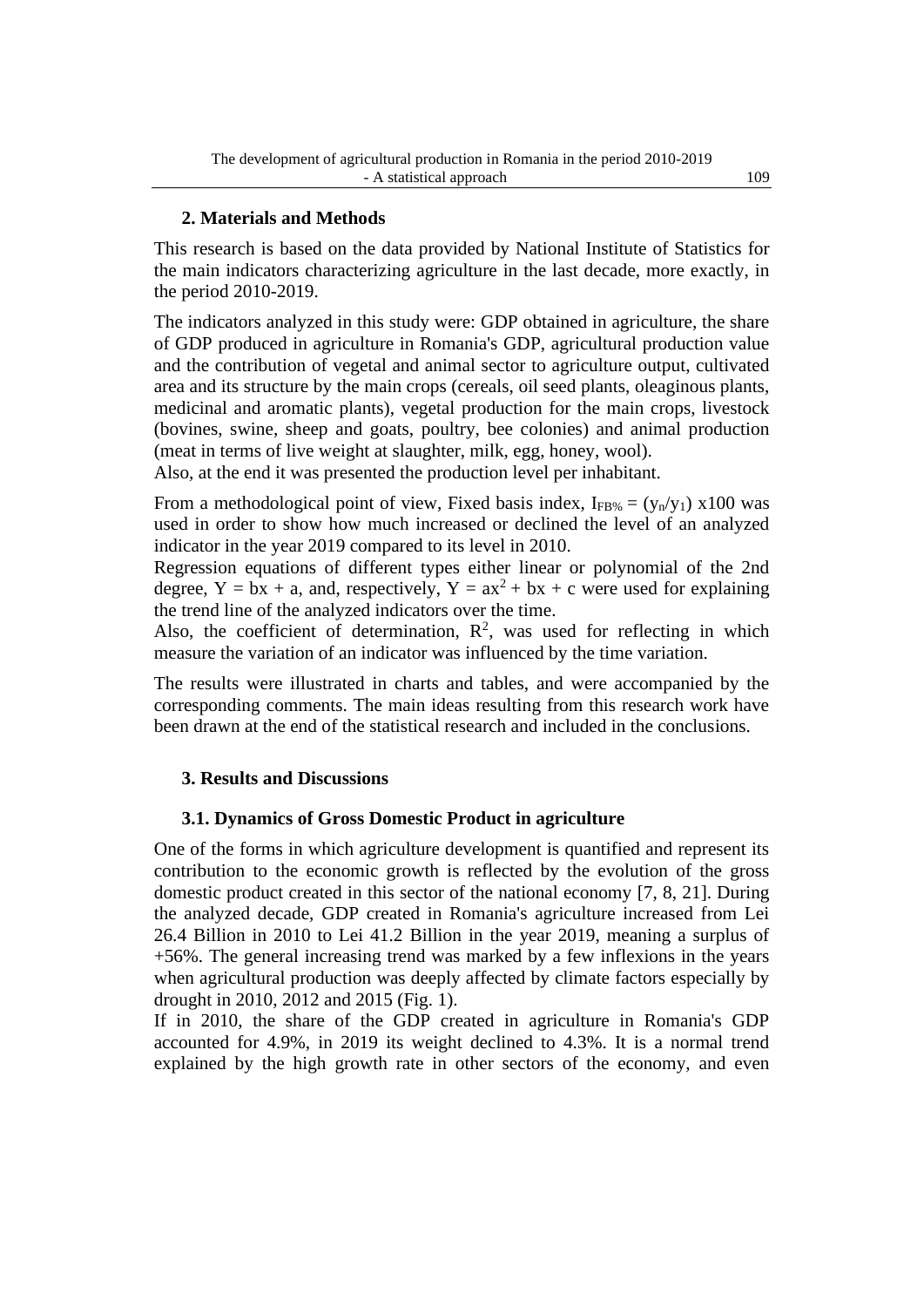though the agricultural GDP raised, its growth rate is lower than the average growth rate in the national economy.



**Fig. 1.** Dynamics of GDP in Romania's agriculture in the period 2010-2019 (Lei Billion) Source: Own design and processing based on NIS Data, 2021 [11].

#### **3.2. The value of agricultural production**

The value of agricultural production is one of the main indicators of the national accounts in the field whose dynamics reflects the development of agriculture [1, 3].



2019 (Lei Billion) Source: Own design and processing based on NIS Data, 2021 [11].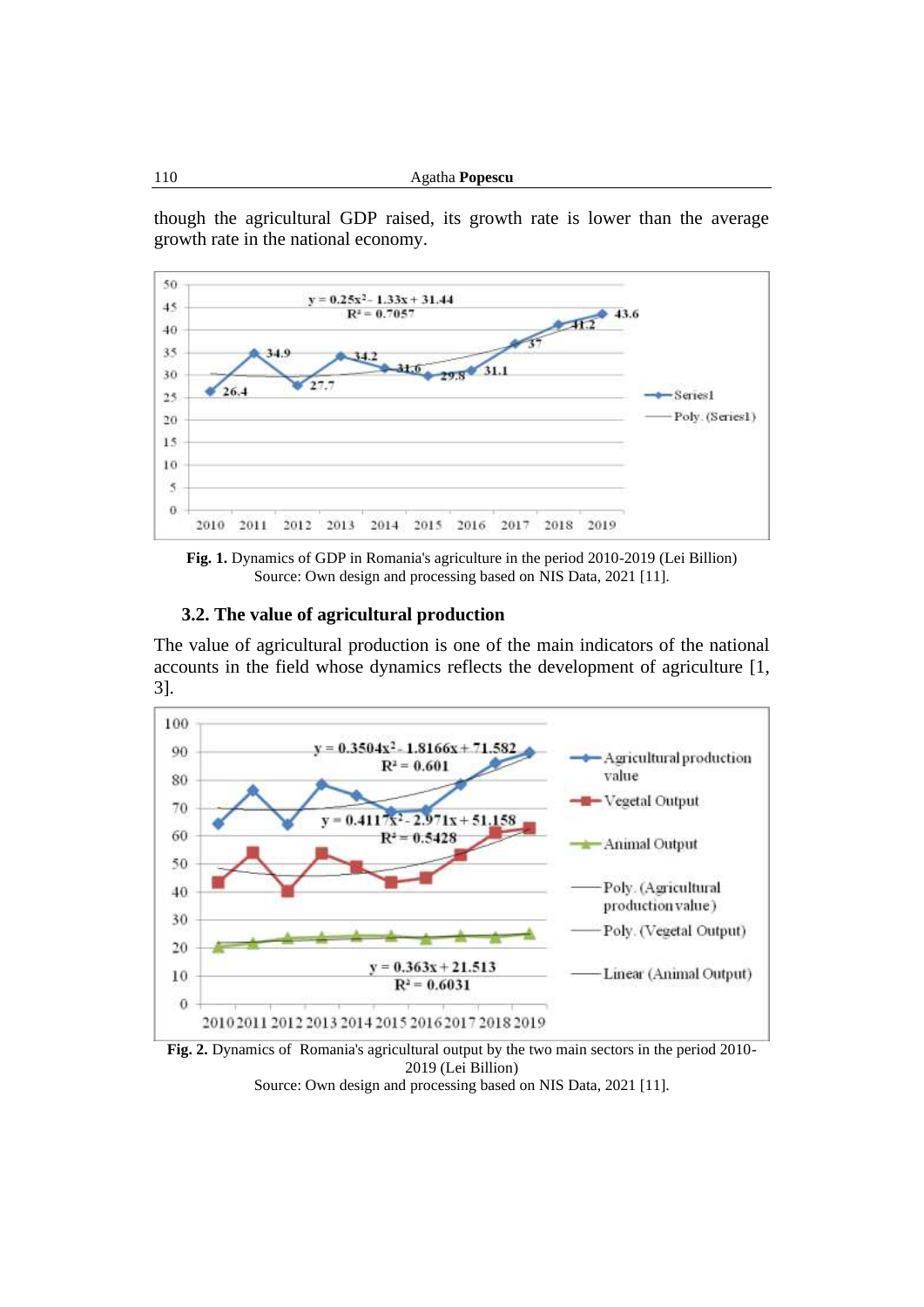Regarding the total agricultural output, Romania registered a relatively general ascending trend from Lei 64.4 Billion in 2010 to Lei 89.9 Billion in 2019, meaning +39.5%. In the vegetal sector, the growth rate on the whole period was +44.5%, as the production value raised from Lei 43.5 Billion in the first year of the analysis to Lei 62.9 Billion in the last one. Compared to the vegetal sector, the animal sector registered only  $+23.5\%$  growth rate in the analyzed decade, its production value increasing from Lei 20.4 Billion in 2010 to Lei 25.2 Billion in 2019 (Fig. 2).

Taking into account the absolute values, the share of the two main sectors of agriculture has changes over the time, but it proved that the vegetal sector has the highest contribution to agricultural output: 67.5% in 2010 and 69.9% in 2019, while the animal sector diminished its weight from 31.6% in 2010 to 28% in 2019. Therefore, in Romania, the main feature of agricultural output is the unbalanced contribution of the main sectors, the vegetal sector producing 2.5 times more production value than the animal one.

# **3.3. Development of the vegetal sector**

The development of the vegetal sector was deeply influenced by farms structure, crop structure in close relation to their suitability to the local soil and climate conditions, the varieties and hybrids production potential, resistance to drought, pests and diseases, technologies applied, farmers' training level and managerial skills.

Production level was also determined by the cultivated area which has been extended year by year reaching 8,737 thousand ha in 2019, when it was by 24.7% higher than in 2010.

The main groups of crops cultivated in Romania are: cereals (maize, wheat, barley, oats, sorghum etc) [35, 44, 46], oil seeds crops (sunflower, rape, soy bean) [16, 36, 42, 45, 47], the leguminous plants (beans, peas etc), vegetables (tomatoes, cucumbers, egg plants, green peppers, carrots etc) [19, 29] and medicinal and aromatic plants.

However, the main attention is paid to cereals, oil seeds and also to vegetables which have to cover the needs of the domestic market and also to contribute to Romania's export with agricultural products.

# *Cultivated area by main crops*

In 2019, the cereals were cultivated on 5,560 thousand ha, by 10.4% more than in 2010, the extended areas were mainly for maize and wheat and also for sorghum. Cereals cover 63.7% of the cultivated area being on the top position.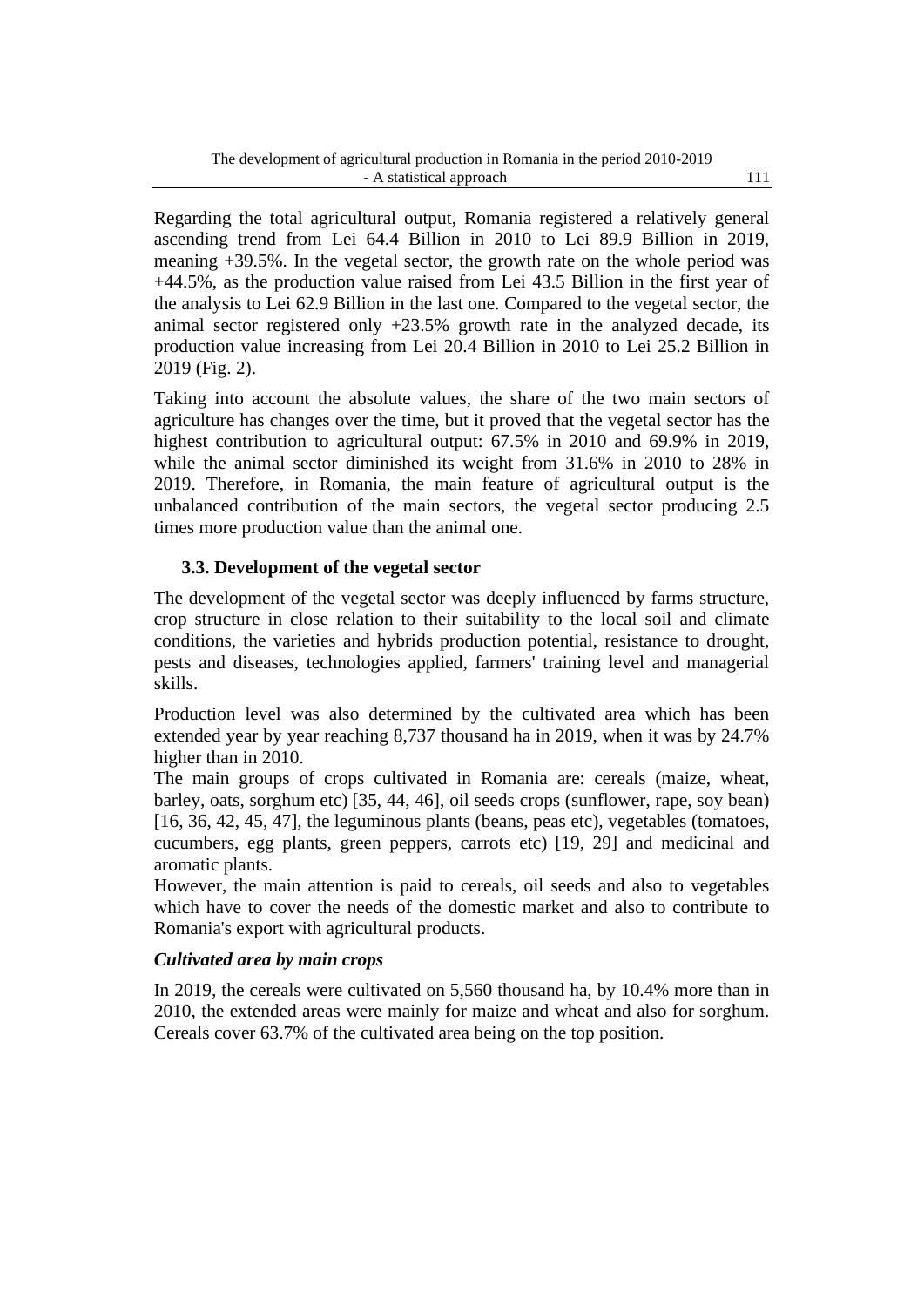| 112 | Agatha <b>Popescu</b> |
|-----|-----------------------|
|     |                       |

Oil seed plants come on the 2nd position with a share of 20.6% in the cultivated area in 2019, meaning 1,801 thousand ha and vegetables are on the 3rd position with a share of only 2.6% in the cropped surface.

However, if the cereals, oil seed crops and leguminous plants are cultivated on higher areas in 2019 compared to 2010, the surface cultivated with vegetables declined in the last decade by 13.33% and the one cultivated with medicinal and aromatic plants decreased by about 89.4% (Table 1).

|                    | Cultivated |         |       |            |            |           |  |
|--------------------|------------|---------|-------|------------|------------|-----------|--|
|                    | area-Total | Cereals |       | Vegetables | Leguminous | Medicinal |  |
|                    |            |         | crops |            | plants     | and       |  |
|                    |            |         |       |            |            | aromatic  |  |
|                    |            |         |       |            |            | plants    |  |
| 2010               | 7,807      | 5,040.6 | 1,410 | 262.7      | 37.6       | 15.9      |  |
| 2019               | 8,737.3    | 5,569   | 1,801 | 227.7      | 115.9      | 1.7       |  |
| 2019/2010          | 124.7      | 110.4   | 127.7 | 86.67      | 308.2      | 10.6      |  |
| $\%$               |            |         |       |            |            |           |  |
| in<br><b>Share</b> | 100.0      | 63.7    | 20.6  | 2.6        | 1.3        | 0.01      |  |
| the                |            |         |       |            |            |           |  |
| cultivated         |            |         |       |            |            |           |  |
| in<br>area         |            |         |       |            |            |           |  |
| 2019(%)            |            |         |       |            |            |           |  |

**Table 1.** Cultivated area by main crops in Romania in 2019 versus 2010 (Thousand ha)

Source: Own calculation based on the data from NIS, 2021 [11].

Therefore, in Romania's agriculture, cereals and oil seed plants have a share of 84.3% in the total cultivated area, being the dominant crops (Fig. 3).



Fig. 3. Dynamics of the cultivated area: total, cereals and oil seed crops, 2010-2019 (Thousand ha) Source: Own design and processing based on NIS Data, 2021 [11].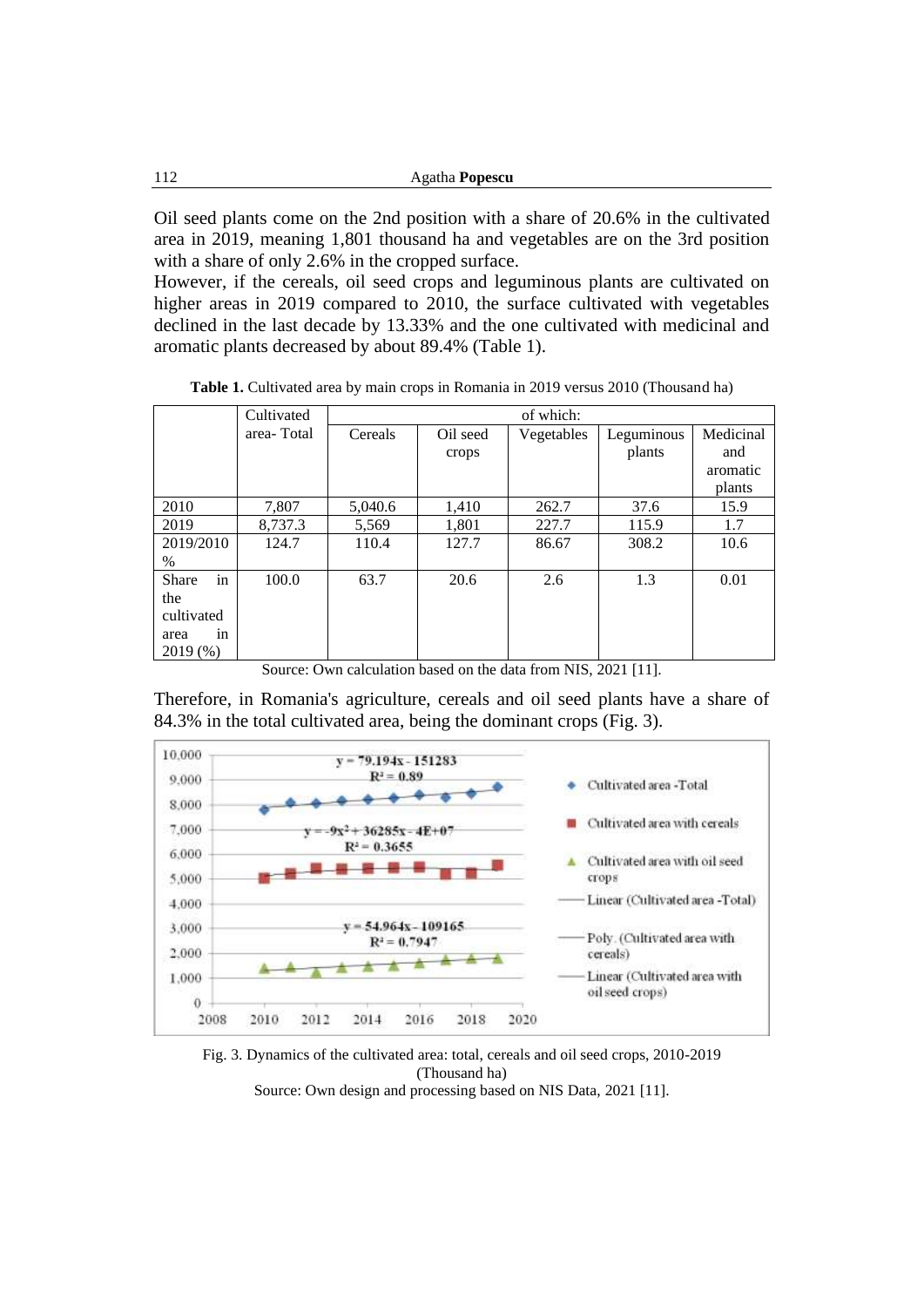# *Vegetal production by main crops*

Cereals production increased by 81.9% reaching 30,412 thousand tons in 2019. The main cereal is maize whose production accounted for 17,432 thousand tons, representing 57.3% of the total cereal output. Maize production was by 92.7% higher in 2019 compared to 2010.

On the 2nd position is wheat which produced 10,297 thousand tons grains in 2019 by 77.16% more than in 2010. its share in the cereal production is 33.85%.

Also, barley and two row barley produced 1,880 thousand tons, by 43.4% more than in 2010,a d the contribution of this crop to the total cereal production is 6.18%.

Sorghum registered almost a triple production in 2019, accounting for 320.8 thousand tons, compared to 2010, its weight in the cereal output accounting for 1.05% [9, 10].

Regarding oil seed crops, their total output in 2019 accounted for 4.792.4 thousand tons including only three crops: sunflower, rape and soybean. The highest share belongs to sunflower, 69% due to its importance in oil industry and also for export. Its seed production reached 3,569 thousand tons being by 182.5% higher than in 2010. Rape produced 798 thousand tons, 5.74 times more in 2019 than in 2010, while soybean reached 425.4 thousand tons being 2.8 times higher than in the first year of the studied period.

Vegetable production registered a decline in connection with the reduced cultivated area and high input costs. In 2019, there were produced 3,530 thousand tones vegetables by 8.65% less than in 2010 [29].

Potatoes, which are a basic food in the population consumption, produced an output of 2,627 thousand tons being by 20% smaller in 2019 compared to 2010.

Also, in horticulture there were many problems related to the ageing of the plantations, the need of investments in new plantations, the damages produced by extreme weather phenomena during flowering which affected production, storage etc. [28].

|               | Cereals<br>production | of which: |        |        | Oil<br>seed<br>production | of which: |           |       | Vegetables | Potatoes |       |
|---------------|-----------------------|-----------|--------|--------|---------------------------|-----------|-----------|-------|------------|----------|-------|
|               |                       | Maize     | Wheat  | Barley | Sorghum                   |           | Sunflower | Rape  | Sovbean    |          |       |
| 2010          | 16.713                | 9.042     | 5.812  | 1.311  | 18.7                      | 2,377.6   | .263      | 139   | 150        | 3.864    | 3,284 |
| 2019          | 30.412                | 17.432    | 10.297 | 1.880  | 60.0                      | 4.792.4   | 3,569     | 798   | 798        | 3,530    | 2,627 |
| 2019/<br>2010 | 181.9                 | 184.7     | 177.1  | 143.4  | 320.8                     | 201.5     | 282.5     | 574.0 | 532.0      | 91.3     | 79.9  |
| $\%$          |                       |           |        |        |                           |           |           |       |            |          |       |

**Table 2.** Agricultural production by main crops in Romania in 2019 versus 2010 (Thousand tons)

Source: Own calculation based on the data from NIS, 2021 [11].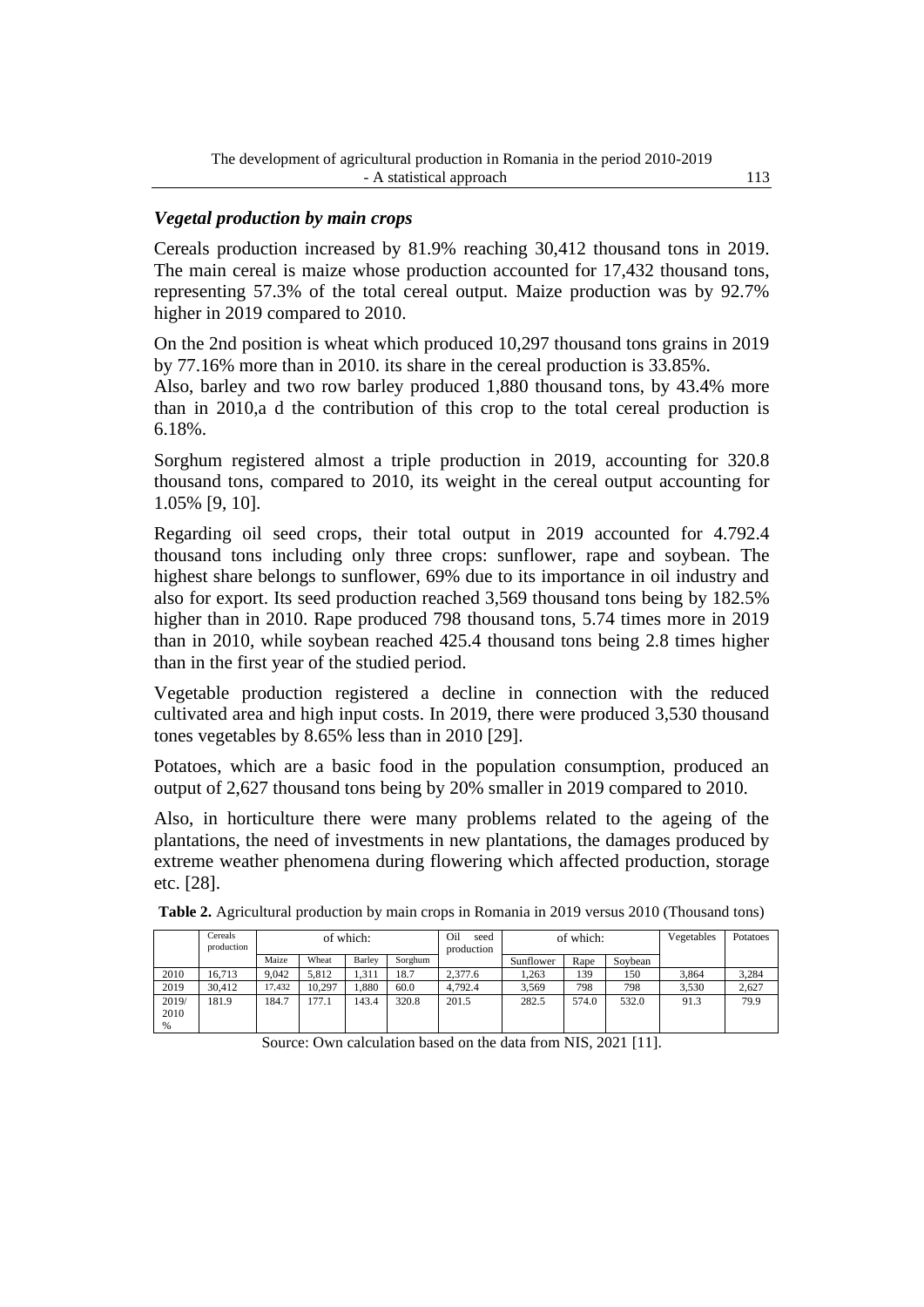This was caused by the high production costs, climate change and the cheaper import from Poland which invaded the market and affected local producers [5]. In this situation, the internal production could not satisfy consumption needs and imports were claimed to complete the offer (Table 2).

#### **3.4. Development of animal sector**

#### *Livestock dynamics*

The number of farm animals registered a general decline regarding bovine species, pigs, poultry and horses and an increase in sheep and goats and also in bee colonies [9, 10].

Cattle livestock accounted for 1,923 thousand heads in 2019, being by 3.9% smaller than in 2010. The number of swines diminished by -29.37% so that in 2019 in the country there were only 3,834 thousand pigs compared to 2010. The decline in pig livestock reflects the crisis of this species, despite that pork is traditional in the Romanians' consumption, but pig breeders have been and still are deeply affected by the African fever, high input costs, the lack of piglets in the market, and the cheaper pork imports [22, 25, 41].

In case of sheep and goats, their number raised by 23.07% and, respectively 28.5%, accounting for 10,359 thousand sheep and 1,595 thousand goats in 2019. This reflected the continuous tradition in raising sheep for milk, cheese and wool and the fact that live sheep are exported to the Arab countries and also the increased importance of goats for their special milk quality [18, 33].

Poultry livestock decreased by 6.78%, accounting for 75,365 thousand heads in 2019. The decline affected especially the laying hens due to the imported eggs and in a lower measure broilers fattening, because Romania is an exporter of poultry meat of high quality. Horses lost 33.6% of its livestock, remaining just 406 thousand heads in 2019 in the rural households.

Bee families increased their number to 1,843 thousand colonies in 2019, being by 44.5% more than in 2010 due to their importance for producing honey and other bee products, for intensifying the export of high quality honey, for their role in crop and wild flora pollination, and for maintaining the landscape and biodiversity [13, 17, 26, 27, 32, 38] (Table 3).

|           | <b>Bovines</b> | Pigs  | Sheep  | Goats | Horses | Poultry | Bee      |
|-----------|----------------|-------|--------|-------|--------|---------|----------|
|           |                |       |        |       |        |         | families |
| 2010      | 2.011          | 5.428 | 8.417  | 1.241 | 610.8  | 80.844  | .275     |
| 2019      | 1.923          | 3.834 | 10.359 | 1.595 | 406    | 75,365  | 1,843    |
| 2019/2010 | 96.1           | 70.6  | 123.0  | 128.5 | 66.4   | 93.22   | 144.5    |
| $\%$      |                |       |        |       |        |         |          |

**Table 3.** Dynamics of the livestock by species in 2019 versus 2010 (Thousand)

Source: Own calculation based on the data from NIS, 2021 [11].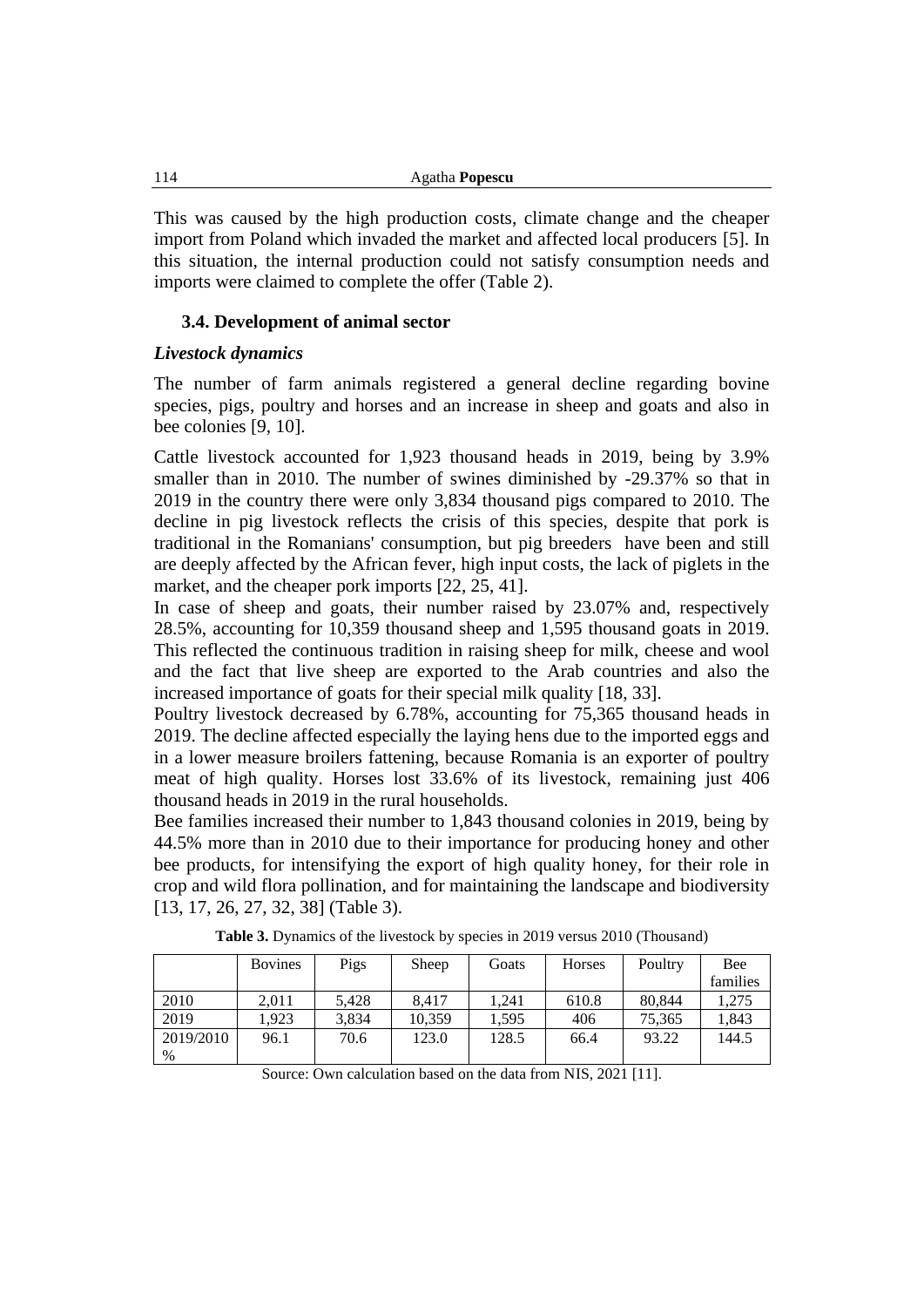

The development of agricultural production in Romania in the period 2010-2019

**Fig. 4.** Dynamics of livestock: bovines, pigs, sheep and goats, 2010-2019 (Thousand heads) Source: Own design and processing based on NIS Data, 2021 [11].

#### *Animal production*

The decline in animal livestock at a several species had a negative impact on production level.

*Meat production* in terms of animal live weight at slaughter registered 1,495 thousand tons in 2019, being by  $+ 14.5\%$  higher than in 2010, while the total live weight at slaughter for bovines declined by 12.85, for swine by 7.3%, but for poultry and sheep and goats raised by 50.6% and, respectively, by 27.8% in the analyzed decade [30, 41].

Therefore, in the total live weight at slaughter in 2019, which accounted for 1,495 thousand tons, the contribution of various species was: 11.92% for bovines, 34.27% for swine, 44.96% for poultry and 8.5% for sheep and goats (Table 4 and Fig. 5).

|                                                         | Live<br>weight | of which: |       |                 |         |  |  |  |  |
|---------------------------------------------------------|----------------|-----------|-------|-----------------|---------|--|--|--|--|
|                                                         | at slaughter   | Bovine    | Pigs  | Sheep and goats | Poultry |  |  |  |  |
| 2010                                                    | 1,305          | 205.3     | 552.7 | 99.5            | 446.4   |  |  |  |  |
| 2019                                                    | 1,495          | 179.2     | 512.4 | 127.2           | 672.3   |  |  |  |  |
| 2019/2010<br>$(\%)$                                     | 114.5          | 87.2      | 92.7  | 127.8           | 150.6   |  |  |  |  |
| in<br>Share<br>live<br>total<br>weight<br>in<br>2019(%) | 100.0          | 12.0      | 34.3  | 8.6             | 45.1    |  |  |  |  |

**Table 4.** Dynamics of meat production in terms of live weight at slaughter by species in 2019 versus 2010 (Thousand tons)

Source: Own calculation based on the data from NIS, 2021 [11].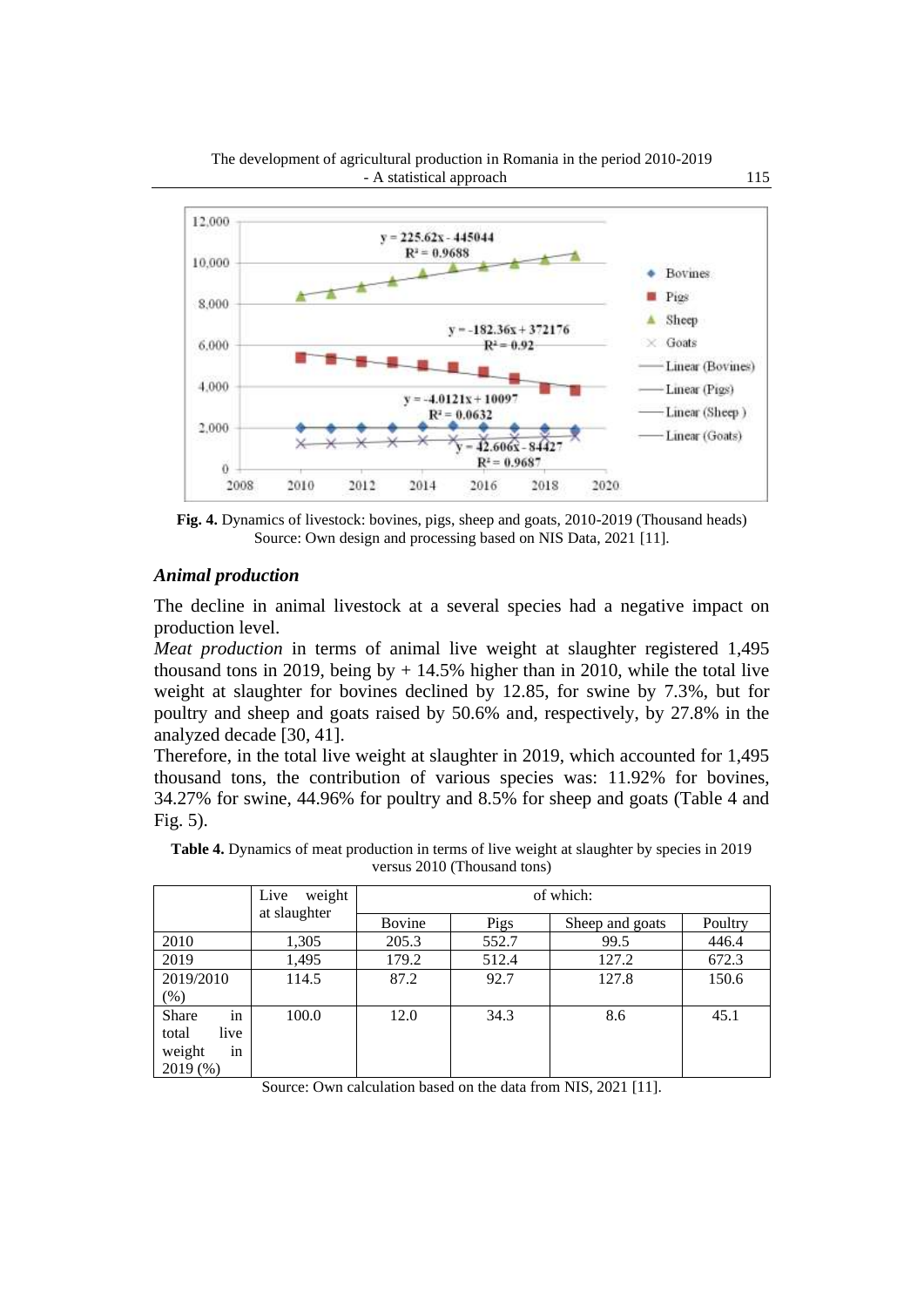



*Milk production* declined in the analyzed period by 6% from 44,799 thousand hl in 2010 to 42,113 thousand hl in 2019. This was due to the decrease of the number of dairy cows and heifers and female buffaloes and had a negative impact on milk offer for processing industry. Therefore, consumption of milk and dairy products had to be covered by imports [31, 34].

Analyzing milk production by species, cow and buffalos milk output decreased by 7.35 from 38,494 thousand hl in 2010 to 35,706 thousand hl in 2019. As a result, the contribution of the cows and buffalos to total milk production declined from 85.9% in 2010 to 84.7% in 2019.

At the same time, milk production from sheep and goats increased by 1.6%, accounting for 6,407 thousand hl in 2019. As a result, its share in total milk output went up from 14.07% in 2010 to 15.21% in 2019.

*Egg production* recorded a decline as a result of the decrease in the number of laying hens. In 2019, egg production accounted for 5,564 million pieces, by 10.25% less than in 2010 [37].

*Honey production* was sustained by subsidies from the EU which encouraged beekeepers to raise more bee families. In 2019, Romania achieved 25,269 tons honey by  $+13.7\%$  more than in 2010. The high quality of the Romanian honey stimulate its export especially to the countries from the Western Europe [15, 32, 34, 38].

*Wool production* registered a surplus of +16.4% in the last decade sa the livestock of sheep increased. In 2019, Romania achieved 23,824 tons wool but it could be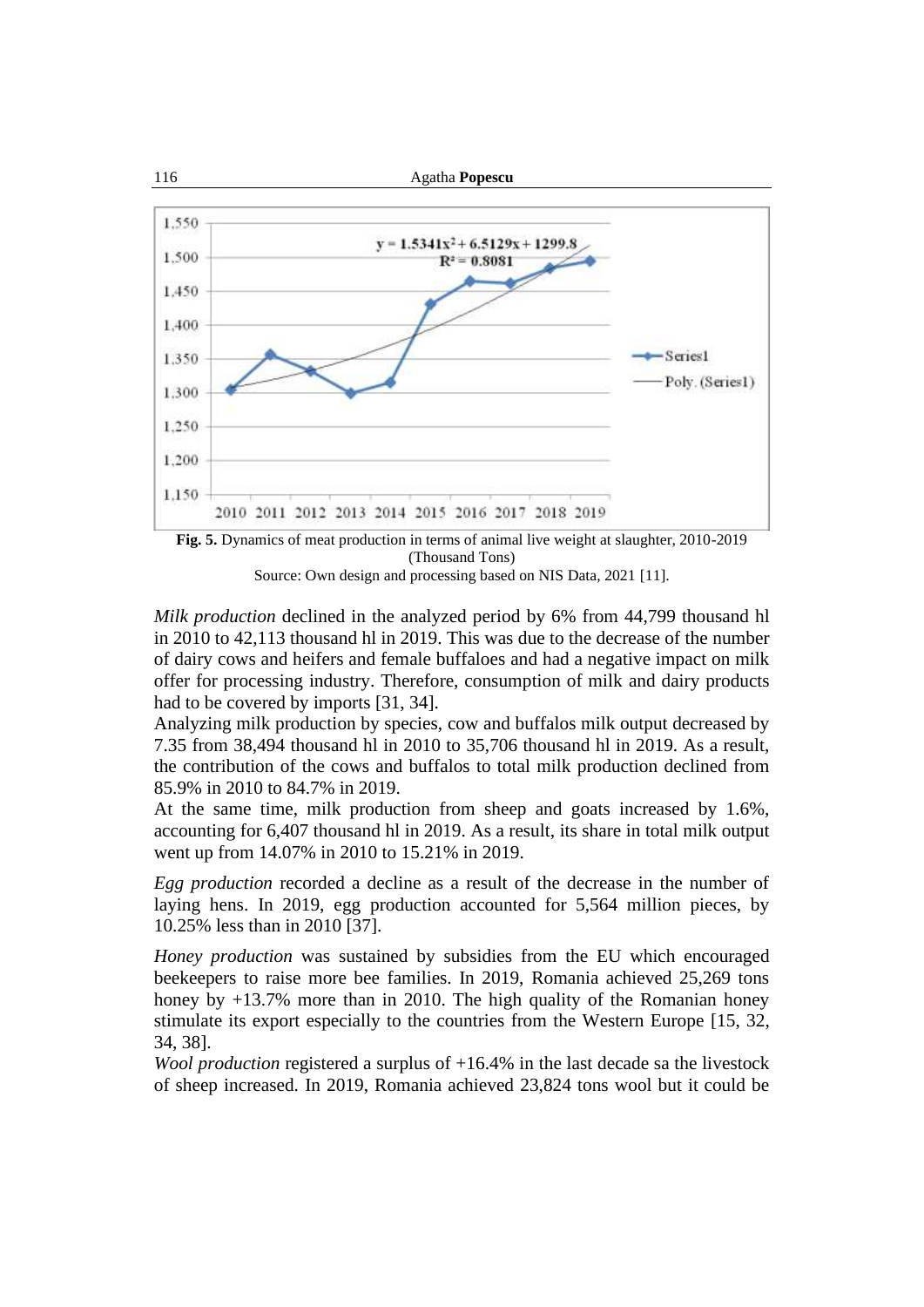not industrially processed only in an artisanal manner by various sheep breeders (Table 5).

|           | Milk                            | of which:                      |       | Eggs              | Honey  | Wool   |  |
|-----------|---------------------------------|--------------------------------|-------|-------------------|--------|--------|--|
|           | production<br>(Thousand)<br>hl) | and<br>Cow<br>buffalos<br>milk |       | Million<br>pieces | Tons   | Tons   |  |
| 2010      | 44,799                          | 38.494                         | 6,305 | 6,199             | 22.222 | 20,457 |  |
| 2019      | 42,113                          | 35,706                         | 6,407 | 5,564             | 25,269 | 23,824 |  |
| 2019/2010 | 94.0                            | 92.7                           | 101.6 | 89.75             | 113.7  | 116.4  |  |
| $\%$      |                                 |                                |       |                   |        |        |  |

**Table 5.** Dynamics of milk, egg, honey and wool production in Romania, in 2019 versus 2010



Source: Own calculation based on the data from NIS, 2021 [11].

**Fig. 6.** Dynamics of total milk production, 2010-2019 (Thousand hl) Source: Own design and processing based on NIS Data, 2021 [11].

#### **3.5. Production per inhabitant**

The changes in vegetal and animal production and also in the number of population in the last decade in Romania has resulted in a different level of production per inhabitant from a year to another [11].

Taking into consideration the main agricultural products, in the interval 2010- 2019, production per inhabitant increased 2 times in case of maize grains, 1.85 times for wheat, 2.95 times for sunflower seeds, 1.1 times for fruit, 1.2 times for meat. Also, production per inhabitant declined by 6.4% in case of potatoes, by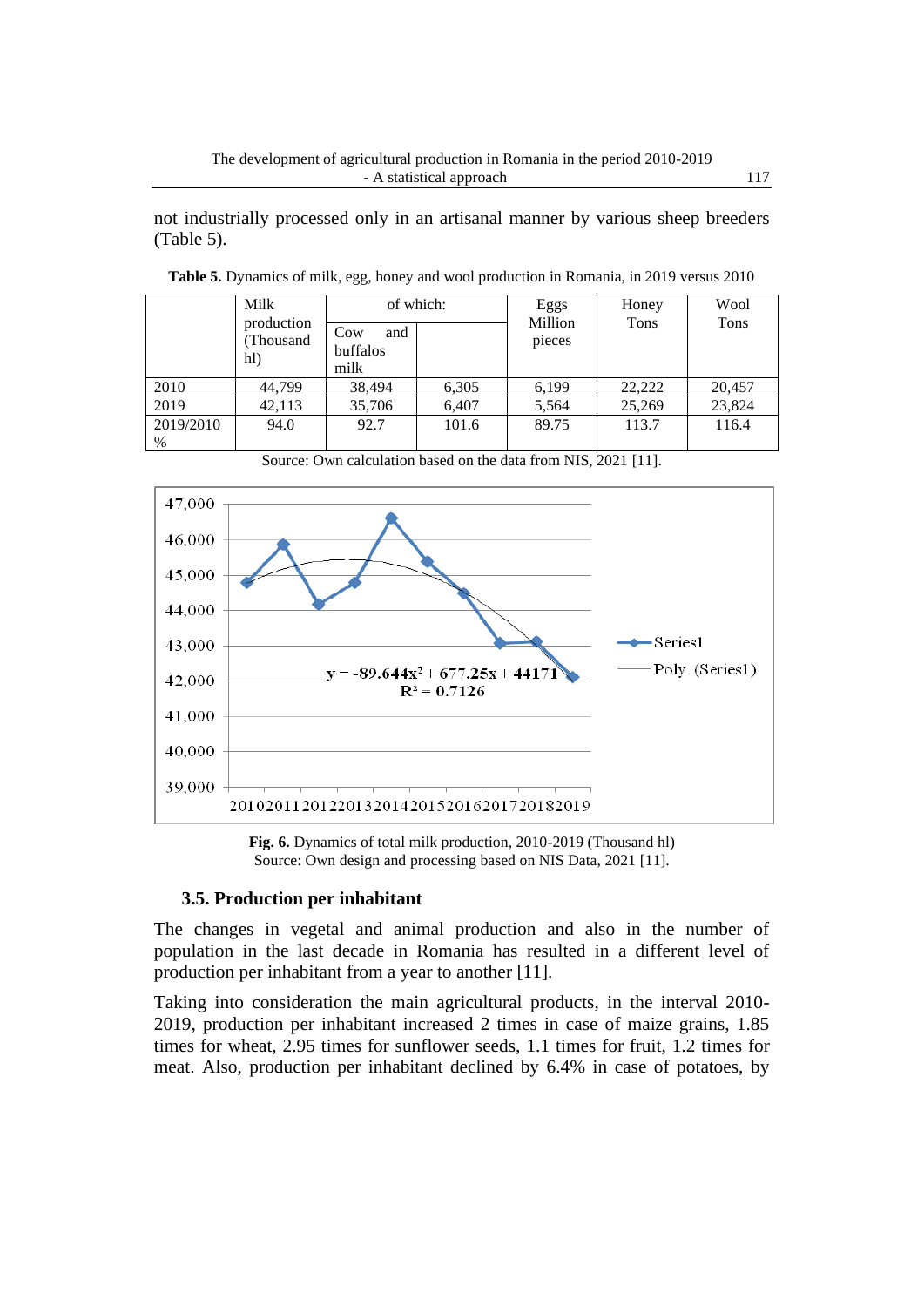4.51% for vegetables, by 1.82% in case of milk and by 6.21% in case of eggs (Table 6).

|        | Maize | Wheat | Sunflower   | Potatoes | Vegetables | Fruit | Meat  | Milk   | Eggs   |
|--------|-------|-------|-------------|----------|------------|-------|-------|--------|--------|
|        | kg    | kg    | seeds<br>kg | kg       | kg         | kg    | kg    | liters | Pieces |
| 2010   | 446.6 | 287   | 62.4        | 162.2    | 190.8      | 70.1  | 64.5  | 242.7  | 306    |
| 2019   | 899.9 | 531.6 | 184.3       | 135.6    | 182.2      | 76.8  | 77.2  | 238.3  | 287    |
| 2019/  | 201.5 | 185.2 | 295.3       | 83.6     | 95.4       | 110.1 | 119.6 | 98.1   | 93.7   |
| 2010   |       |       |             |          |            |       |       |        |        |
| $(\%)$ |       |       |             |          |            |       |       |        |        |

**Table 6.** Dynamics of production per inhabitant in Romania, in 2019 versus 2010

Source: Own calculation based on the data from NIS, 2021 [11].

#### **3.6. The main problems which have to be solved in Romania's agriculture to increase agricultural production**

The main challenges Romania's agriculture is facing at present are the following ones:

- the impact of climate change on the agricultural production; the extreme weather phenomena and especially the long and severe droughts have affected production and many farmers were in danger to fail; for escaping from their critical financial situation, some farmers sold a part of their assets (land and equipments) in order to pay their debts, employees and to survive, especially in the South Eastern part of the country;

- the decline in the number of the companies operating in agriculture due to the pressure of the climate change negative impact [23];

- the lack of investments in agriculture, mainly in irrigation systems and especially in the South and South East of Romania which are the most affected regions by droughts;

- the lack of land reclamation measures such as drainage works and against soil erosion;

- farm structure dominated by small farms, which have to joint their forces in order to be able to apply modern technologies and get a higher productivity and economic efficiency;

- the low endowment in agriculture, where over 90 % of small farms have no tractor;

- the gap between the production performance in the vegetal sector compared to the animal sector, in term of contribution to the agricultural output;

- the high prices for farm inputs which increase production costs and the low acquisition price offered to the agricultural producers at the farm gate, which have a deep impact on gross margin and net income of the farmers [14, 24];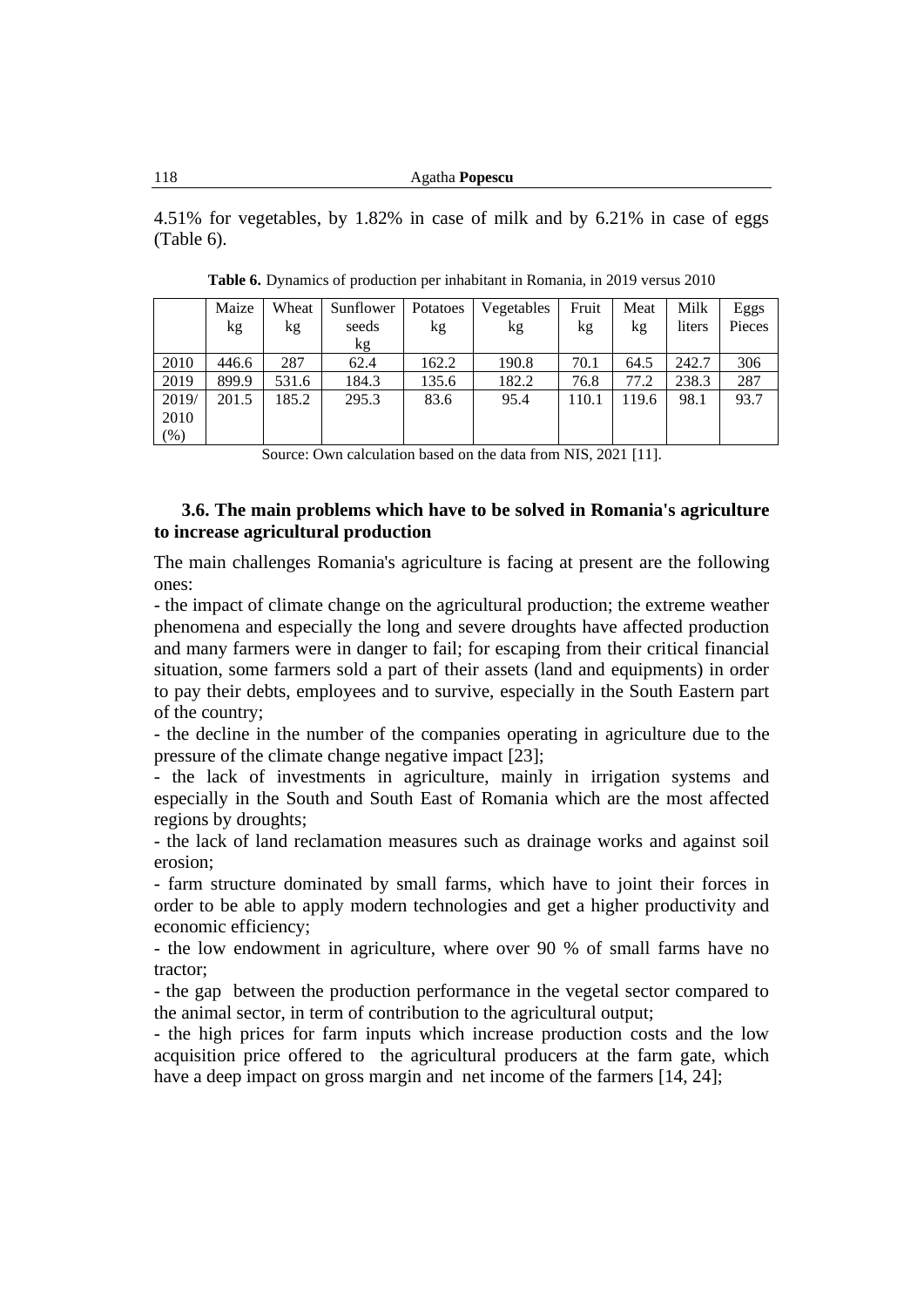- the insufficient subsidies, aids and compensations offered to the farmers [2];

- the aging of labor force, improperly age structure of the population working in agriculture, migration, the small number of young farmers and low training level of the farm workers and managers;

- the use on a large scale of uncertified seeds, especially by the small farmers, the lack of support offered for seed treatments in order to assure plant protection; -the lack of a viable credit system which could financially support the farmer mangers under advantageous conditions.

# **Conclusions**

(1) The study proved that despite the big problems Romania's agriculture is facing, agricultural production increased and was impelled by the country's accession to the EU, which has been a pressure factor for the fast reform in the Romanian agriculture.

However, the multitude of small holdings and their problems related to technical endowment, labor force and financial capital has led to a slow development compared to other countries with high developed agriculture in the EU.

(2) Despite all the challenges in Romania's agriculture, agriculture remains an important branch in the national economy giving its contribution to food security, industry and export development, and 4.3% to GDP.

(3) Romania's agriculture is dominated by the vegetal sector which contributes by 69.9% to the total agricultural output accounting for Lei 89.9 Billion in 2019.

Cereals are the main crops accounting for 63.7% in the cultivated area country and their contribution to agricultural production is 21% and 32% in vegetal production. Maize and wheat have the highest share in the cereal production: 57.3% and, respectively, 33.8%.

(4) Also, the oil seed plants come on the second position occupying 20.6% of the cultivated surface, being important for oil industry and export and as a valuable resource for producing renewable energy. Sunflower has 69% weight in oil seeds output.

(5) Vegetables cover the internal market and offer a surplus for export, but also import is required in the extra season to cover the needs of the domestic market.

Fruit sector is in decline and the climate change affected production during the last decade, and this claimed as important amounts of fruit to be imported to enlarge the offer.

(6) Animal sector is in a deep decline, contributing with only 28% to the agricultural production value, determining a huge discrepancy compared to vegetal sector compared to other EU countries. The decline in bovine, pigs, and poultry livestock and the growth in sheep and goats number and bee colonies had a deep influence on production, export, import and agro-food trade balance.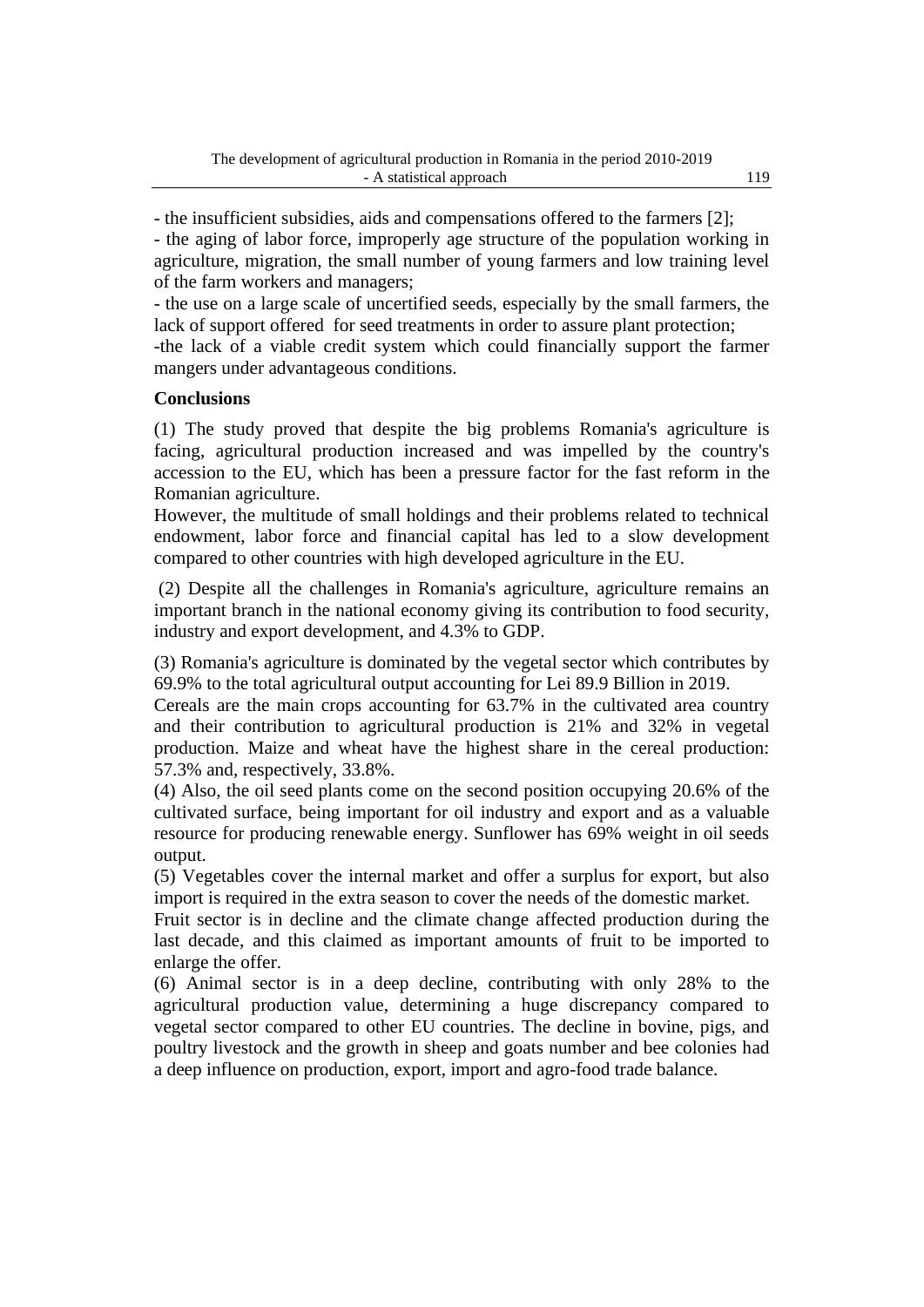(7) The contribution of the species to the live weight at slaughter is 44.9% poultry, 34.% pigs, 8.5 % sheep and goats. Milk output declined by 15.3% and egg production by 10.25, while honey production increased by 13.7% and wool by 16.4%.

(8) Imports of food of animal origin, fruit and even vegetables are higher and higher to cover the consumption requirements on the domestic market.

(9) The agricultural potential of Romania has to be much better valorized for increasing agricultural production. The solutions which have to be found to the challenges determined by the main problems of the Romanian agriculture as presented above could be welcome to boost agriculture production development.

# **R E F E R E N C E S**

- [1] Anghelache, C., Structural analysis of Romanian agriculture, Romanian Statistical Review, Supplement No. 2, 11-18 (2018).
- [2] Bosch, R.A., The Economics of Agricultural Subsidies, Wageningen, [https://edepot.wur.nl/45800,](https://edepot.wur.nl/45800) Accessed on May 5, 2021 (1985).
- [3] Brata, A.M., SWOT analysis on Romanian agriculture in the transition period to market economy, Natural Resources and Sustainable Development, [https://papers.ssrn.com/sol3/papers.cfm?abstract\\_id=2700100,](https://papers.ssrn.com/sol3/papers.cfm?abstract_id=2700100) Accessed on May 10, 2021 (2013).
- [4] Campos, M., Jaklic, T., Juvancic, L., Factors affecting farm productivity in Bulgaria, Hungary, Poland, Romania and Slovenia after the EU-accession and likely structural impacts, No 95315, 118th Seminar, European Association of Agricultural Economists, August 25-27, 2010. Ljubljana, Slovenia (2010).
- [5] De Cicco, A., Jeanty, J.C., The EU potato sector statistics on production, prices and trade, [https://ec.europa.eu/eurostat/statistics-explained/index.php?title=The\\_EU\\_potato\\_sector\\_-](https://ec.europa.eu/eurostat/statistics-explained/index.php?title=The_EU_potato_sector_-_statistics_on_production,_prices_and_trade) [\\_statistics\\_on\\_production,\\_prices\\_and\\_trade,](https://ec.europa.eu/eurostat/statistics-explained/index.php?title=The_EU_potato_sector_-_statistics_on_production,_prices_and_trade) Accessed on May 10, 2021 (2019).
- [6] Eurostat, Farm indicators by agricultural area, type of farm, standard output, legal form and NUTS 2 regions, Last update 23.02.2021, [https://ec.europa.eu/eurostat/databrowser/view/ef\\_m\\_farmleg/default/table?lang=en,](https://ec.europa.eu/eurostat/databrowser/view/ef_m_farmleg/default/table?lang=en) Accessed on March 15, 2021.
- [7] Glogovețan, O.E., The place and role of agriculture in Romania's economy, Dacia Publishing House, Cluj-Napoca, pp.35 (2010).
- [8] Ionescu, C.A., Paschia, L., Coman, M.D., Romanian Agriculture and Sustainable Development, Lumen Proceedings, [Vol 7 No 1, 11th LUMEN International Scientific](https://proceedings.lumenpublishing.com/ojs/index.php/lumenproceedings/issue/view/4)  [Conference Communicative Action & Transdisciplinarity in the Ethical Society, CATES, 23-](https://proceedings.lumenpublishing.com/ojs/index.php/lumenproceedings/issue/view/4) [24 November 2018, Targoviste, Romania](https://proceedings.lumenpublishing.com/ojs/index.php/lumenproceedings/issue/view/4) **(**2019).
- [9] MARD, National Program for Rural Development 2014-2020, Ministry of Agriculture and Rural Development (2014).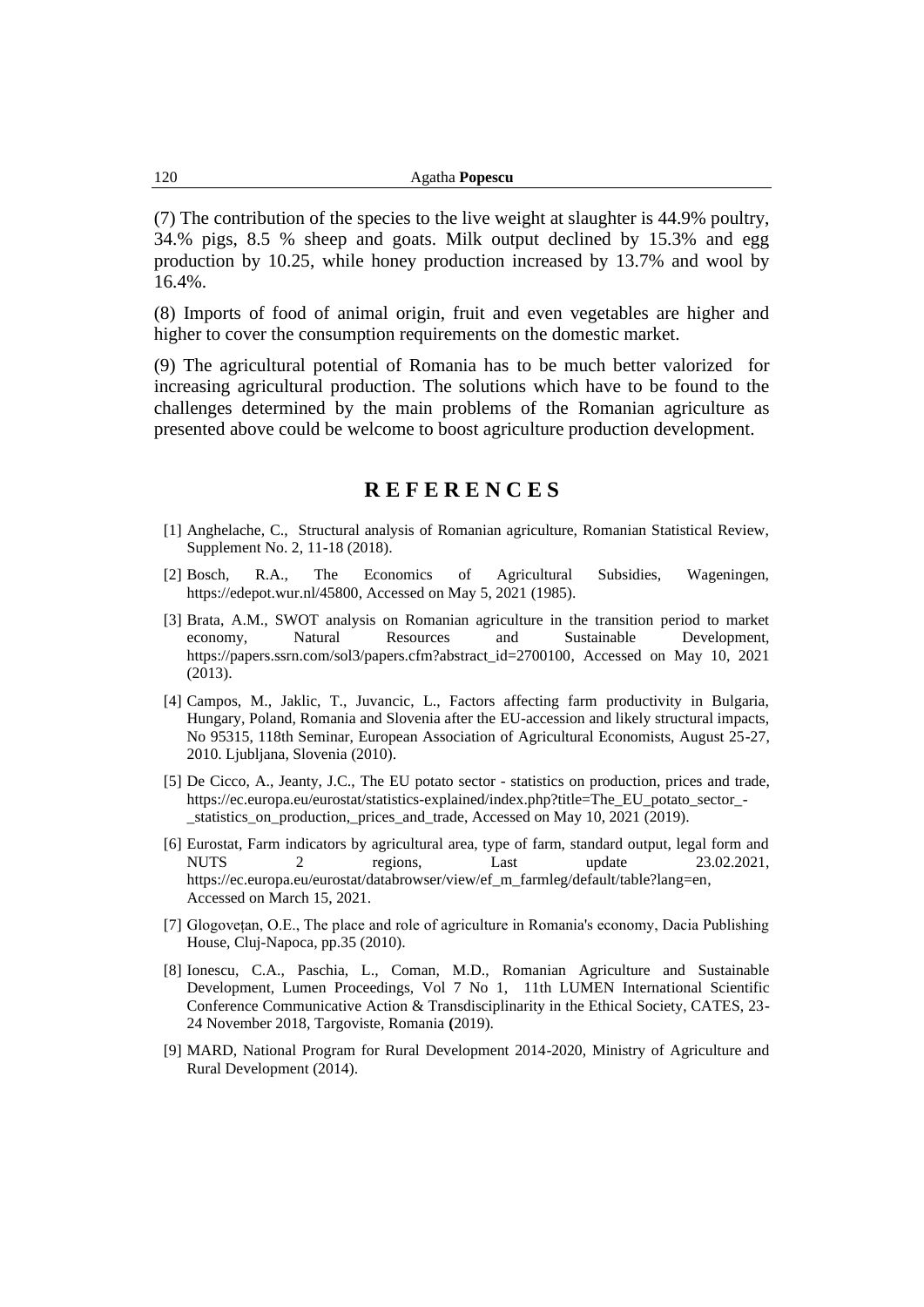- [10] MARD, Romania's Agriculture, https://www.madr.ro/docs/agricultura/agricultura-romaniei-2015.pdf, Accessed on May 10, 2021(2015).
- [11] National Institute of Statistics, Tempo online data base, [www.insse.ro,](http://www.insse.ro/) Accessed on April 25, 2021.
- [12] Nica, M., Study on Labour Force in Romanian agriculture, International Journal of Sustainable Economies Management (IJSEM), 7(2):9 pp. (2018).
- [13] Pirvutoiu, I., Popescu, A., [Analysis of Romania's honey market,](http://www.spasb.ro/index.php/spasb/article/view/715) Scientific Papers Animal Science and Biotechnologies, 44(2):500-503 (2011).
- [14] Popescu, A., Gross margin a barometer of profitability in agriculture, International Symposium "Durable Agriculture–the agriculture of the future ", Craiova, pp.23-24 (2006).
- [15] Popescu, A., Home and foreign trade, Dominor Rawex Coms Publishing House, 176-244 (2010).
- [16] Popescu, A., [Research regarding oil seeds crops development in Romania in the EU context,](https://cyberleninka.ru/article/n/research-regarding-oil-seeds-crops-development-in-romania-in-the-eu-context) Економика пољопривреде,Agricultural Economics, Vol.59 (1), (2012a).
- [17] Popescu, A., [Research on beekeepers income estimation based on honey production,](http://journals.usamvcluj.ro/index.php/zootehnie/article/viewFile/8482/7631) Bulletin UASVM Animal Science and Biotechnologies, Vol.69(1-2) (2012b).
- [18] Popescu, A., [Study regarding the trends in the world and European goat milk production,](https://www.researchgate.net/profile/Agatha_Popescu/publication/292364716_STUDY_REGARDING_THE_TRENDS_IN_THE_WORLD_AND_EUROPEAN_GOAT_MILK_PRODUCTION/links/56ad950508aeaa696f2cbc58.pdf) Lucrări Ştiinţifice-Seria Zootehnie, Vol.59, 127-132 (2013a).
- [19] Popescu, A., Considerations on Romania's vegetable market, Scientific Papers Series Management, Economic Engineering in Agriculture and Rural Development, Vol.13(4):227- 233 (2013b).
- [20] Popescu, A., [Considerations on the Rural population as a resource of labor force in Romania,](http://www.managementjournal.usamv.ro/pdf/vol3_3/Vol_13_3_2013.pdf#page=233) Scientific Papers Series Management, Economic Engineering in Agriculture and Rural Development Vol. 13(3):229-236 (2013c).
- [21] Popescu, A., Analysis of the dynamics of Gross Domestic Product and of its main factors of influence in Romania's agriculture, Proceedings of 25th IBIMA Conference Innovation Vision 2020: from Regional Development Sustainability to Global Economic Growth, Amsterdam, The Netherlands, May 7-8, 2015, pp.1379-1393 (2015a).
- [22] Popescu, A., Research on the Pork Production Trends in the EU-28, the CEECs and Romania, Proceedings of 25th IBIMA Conference Innovation Vision 2020: from Regional Development Sustainability to Global Economic Growth, Amsterdam, The Netherlands, May 7-8, 2015, pp.1407-1422 (2015b).
- [23] Popescu, A., Research on the Bankruptcy Risk Prediction in Romania's Agriculture A Case Study on the Companies Producing Cereals, Proceedings of 26th IBIMA Conference Innovation Management and Sustainable Economic Competitive Advantage: From Regional Development to Global Growth, Madrid, Spain, November 11-12, 2015, pp.2196-2204 (2015c).
- [24] Popescu, A., Regression and Elasticity of Maize Price and Production in Romania, Proceedings of 26th IBIMA Conference Innovation Management and Sustainable Economic Competitive Advantage: From Regional Development to Global Growth, Madrid, Spain, November 11-12, 2015, pp.2205-2213 (2015d).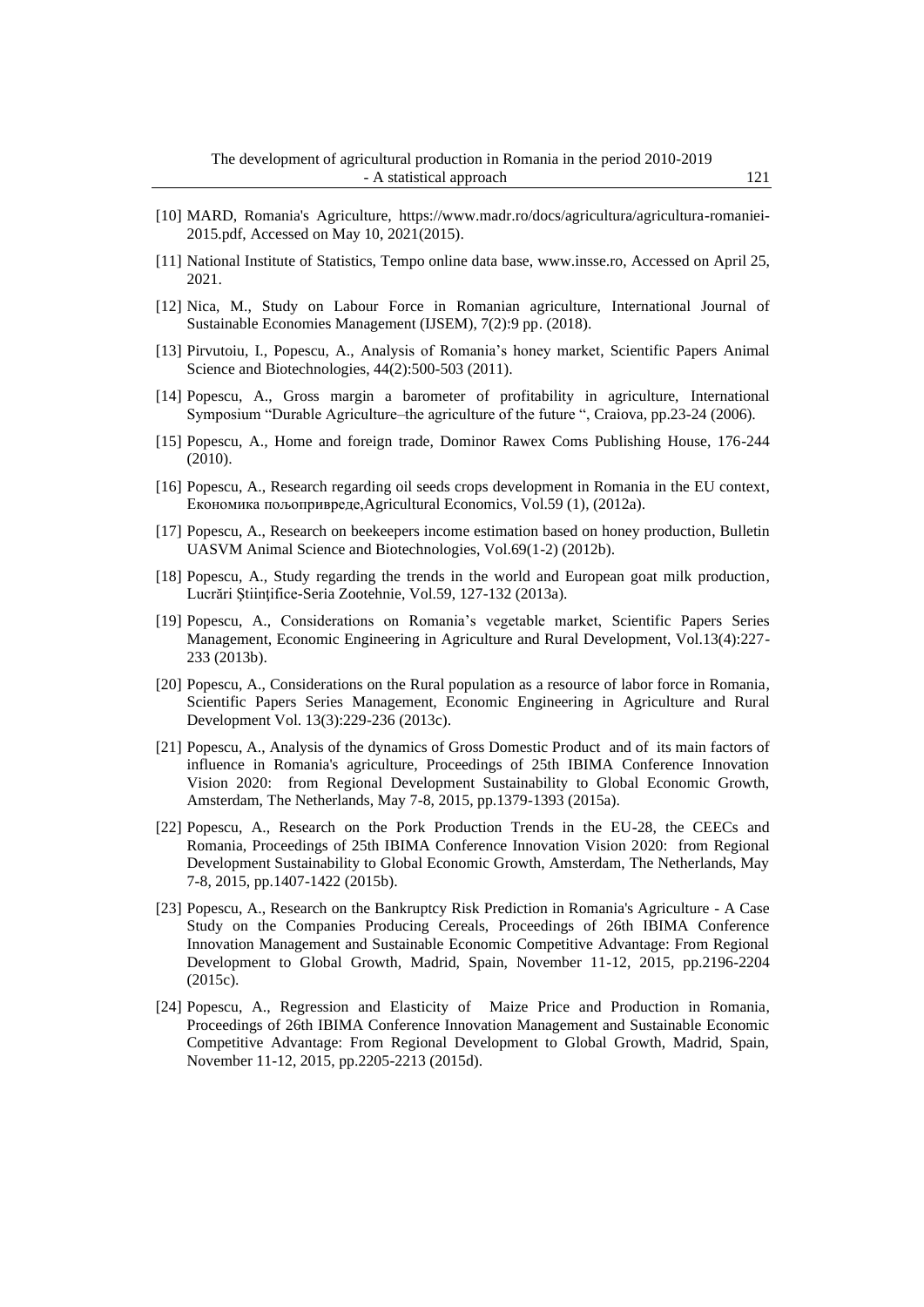- [25] Popescu, A., [Research on concentration of pork production in Romania,](http://managementjournal.usamv.ro/pdf/vol.16_1/Art63.pdf) Scientific Papers Series Management, Economic Engineering in Agriculture and Rural Development Vol. 16(1): 405-410 (2016a).
- [26] Popescu, A., The effect of Honey Production on Beekeepers' Income. A Study Case in South Muntenia Development Region of Romania, Proceedings of 28th IBIMA Conference Vision 2020: Innovation Management, Development Sustainability, and Competitive Economic Growth, Sevilla, Spain, November 9-10, 2016, pp. 919-934 (2016b).
- [27] Popescu, A., Regression and Elasticity of the Average Delivery Price and Production of Honey in Romania, Proceedings of 28th IBIMA Conference Vision 2020: Innovation Management, Development Sustainability, and Competitive Economic Growth, Sevilla, Spain, November 9-10, 2016, pp. 935-944 (2016c).
- [28] Popescu, A., Some considerations on the dynamics of fruit and apple production and consumption in Romania in the period 2007-2014, Scientific Papers Series Management, Economic Engineering in Agriculture and Rural Development, Vol.16(3):267-276 (2016d).
- [29] Popescu, A., Some considerations on vegetables and tomatoes production and consumption in Romania in the period 2007-2014, Scientific Papers Series Management, Economic Engineering in Agriculture and Rural Development, Vol.16(3):277-284 (2016e).
- [30] Popescu, A., Considerations on beef production, consumption and trade balance in Romania (2007-2015), Scientific Papers Series Management, Economic Engineering in Agriculture and Rural Development, Vol.16(4):267-277 (2016f).
- [31] Popescu, A., Trends in milk market and milk crisis impact in Romania, Scientific Papers Series Management, Economic Engineering in Agriculture and Rural Development Vol. 17(2): 281-289 (2017a).
- [32] Popescu, A., Bee honey production in Romania, 2007-2015 and 2016-2020 forecast, Scientific Papers Series Management, Economic Engineering in Agriculture and Rural Development Vol.17(1):339-349 (2017b).
- [33] Popescu, A., Analysis of sheep and goats livestock and milk and meat production in Romania, 2007-2016, Scientific Papers Series Management, Economic Engineering in Agriculture and Rural Development,Vol.17(4):267-280 (2017c).
- [34] Popescu, A., The Intra-Industry Trade in Agro-Food Products The Case of Romania, Proceedings of 29th IBIMA International Conference on Education Excellence and Innovation Management through Vision 2020: from Regional Development Sustainability to Global Economic Growth, Vienna, May 4-5, 2017, pp.1261-1278 (2017d).
- [35] Popescu, A., Maize and wheat top agricultural products produced, exported and imported by Romania, Scientific Papers Series Management, Economic Engineering in Agriculture and Rural Development Vol. 18(3):339-352 (2018a).
- [36] Popescu, A., Romania's sunflower seeds production, export and import- Analysis of the 2007-2017 period and forecast for 2018-2022 horizon, Scientific Papers Series Management, Economic Engineering in Agriculture and Rural Development Vol.18(4):261-270 (2018b).
- [37] Popescu, A., Aspects and trends in the European Union and Romania's egg market, Scientific Papers Series Management, Economic Engineering in Agriculture and Rural Development,Vol.18(1):357-370 (2018c).